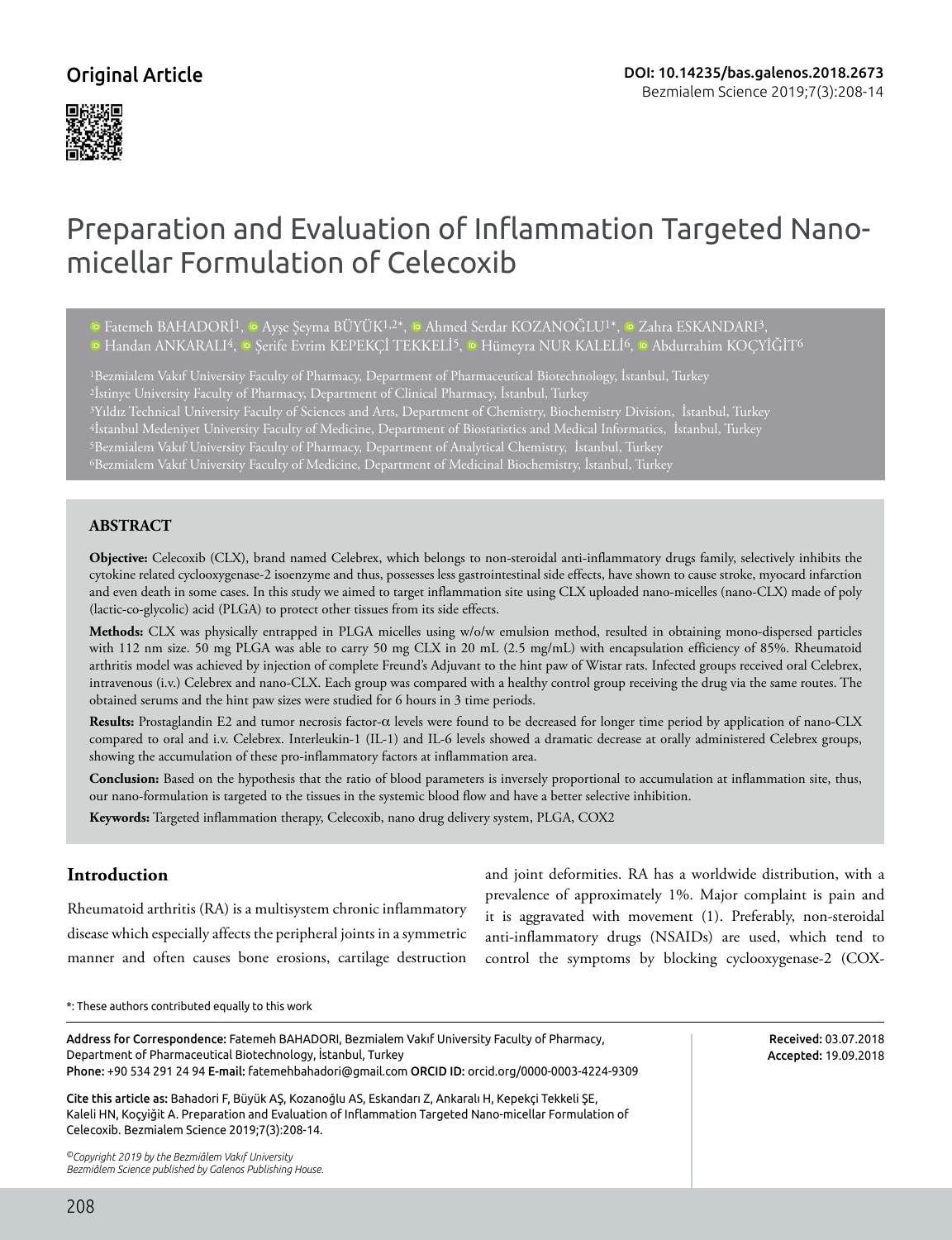2) and the production of the thromboxanes, prostacyclins and prostaglandins. Gastrointestinal (GI) intolerance and the cardiovascular complications are the common side-effects of the NSAIDs and COX-2 inhibitors (1).

Celecoxib (Celebrex®) (CLX), a selective COX-2 inhibitor, was approved by the FDA for the treatment of chronical polyarthritis and osteoarthritis in 1998 (2). Certainly, selective COX-2 inhibitors decrease the risk of the GI side effects. Nevertheless, COX-2 is not only a pro-inflammatory inducible enzyme, it also has various physiological functions which means it is constitutively expressed to a high extent in the human body (3). The clarified paradigm of constitutive COX-1 and inducible COX-2 has several exceptions: COX-1 may be modulated during development, whereas COX-2 is constrictively expressed in the kidney, brain and reproductive tissues. Additionally, selective inhibitors of COX-2 decrease prostacyclin, an atheroprotective agent, however it does not decrease COX-1 derived thromboxane  $A_2$ , a vasoconstrictor and proaggregatory mediator, which can predispose patients to stroke and heart attack. Therefore, the use of CLX requires further improvement (4).

Nano-technology is a science area dedicated to the construction, design and utilization of functional structures on the nanometer scale (often 100 nm or even smaller). Biodegradable nanoparticles are regularly used to improve the therapeutic value of different water soluble/insoluble medicinal drugs and bioactive molecules by improving their retention time, solubility, bioavailability or by bringing the targeting property to the small molecules such as CLX. These nanoparticle-drug formulation lowers the expenses and risks of toxicity in patients (5). Enhanced Permeability and Retention (EPR) are the most known phenomena in targeting disease site using nano-drug delivery systems (NDDS). This elegant strategy uses the enhanced gap between the endothelial cells of veins at site of inflammation or cancer compared to that of healthy tissues (6). This enhanced gap reaches to around 200 nm, while it has been measured as 10-15 nm in healthy tissue. Entrapping the small molecules within NDDS with size less than 200 nm provides accumulation of drug molecules only at the inflammation site.

In order to transport the drug molecules to the cells and enzymes, a lot of biodegradable polymers are synthesized (7,8). Polyesters and co-polyesters of the alpha, beta and gamma-hydroxy acids are the most common synthetic biodegradable polymers in the last 20 years. Poly-lactic acid, poly-glicolic acid and Poly (lactic-coglycolic) acid (PLGA), which are copolymer molecules, are the best defined polymers based on to their activities and the designs (9,10). PLGA is accepted as gold standard and is known for selfassembling in aqueous media entrapping the hydrophobic drug molecules at the core part of the formed spherical micelles. PLGA is converted into the lactic acid and the glycolic acid by hydrolysis in the body, thus is bio-compatible and bio-degradable (11).

The aim of this study was prepare and characterize a novel PLGA- CLX nano micellar formulation in order to target the inflammation site to provide high efficacy and low toxicity.

## **Methods**

## **Materials**

Complete Freund's Adjuvant (#F5881), Poly-(D,L-lactideco-glycolide) (#P2192) and CLX (#PZ0008) was purchased from Sigma Aldrich, Rat tumor necrosis factor (TNF)- $\alpha$  Kit (#YHB20170406928), Rat PG-E2 Kit (#YHB20170406931), Rat interleukin (IL)-1 $\beta$  Kit (#YHB20170406929) and Rat IL-6 Kit (#YHB20170406930) was purchased from Yehua, all other chemicals were analytical grade, unless mentioned.

### **Preparation of the Nano-celecoxib Formulation**

Fifty mg PLGA and increasing amounts of CLX (10-60 mg) were dissolved in 5 mL of acetone. Acetone solutions were then combined and added wisely by dripping on 20 mL of d.d. water containing 0.005% tween 80 in a very slow manner while stirring on magnetic stirrer (12). Stirring was continued overnight allowing all acetone to be evaporated and the day after the mixture's volume was adjusted to 20 mL and particle size was measured as below. This process is summarized in Figure 1.

### **Particle Size Measurements**

The sizes of PLGA-CLX and free PLGA particles were measured directly on Zetasizer Nano ZS (model ZEN 3600; Malvern Instrument, Inc., London, UK) at 25 °C. Default setting on the Zetasizer Nano ZS was used, i.e. refractive index, absorption. The dispersant used was water and measurement angle was 173. Measurements were repeated 5 times, 3 minutes each and data were analyzed by number distributions (13). All samples were measured in triplicate. Presence of aggregates in micron size indicated the precipitated drug molecules. The max drug concentration with mono-modelar particle distribution was chosen as the optimized formulation. Further studies were carried out using the optimized formulation. According to our experiences, in case of presence of traces of amorphous aggregates in the system, measurements based on the volume and intensity distributions reveal these aggregates better than the ones based on number distribution. Therefore, all above mentioned measurements were conducted to make sure the obtained toxicity results were caused by the micelles, not aggregates (12).



Figure 1. Preparation of CLX-PLGA nano-particles CLX: Celecoxib, PLGA: Poly (lactic-co-glycolic acid)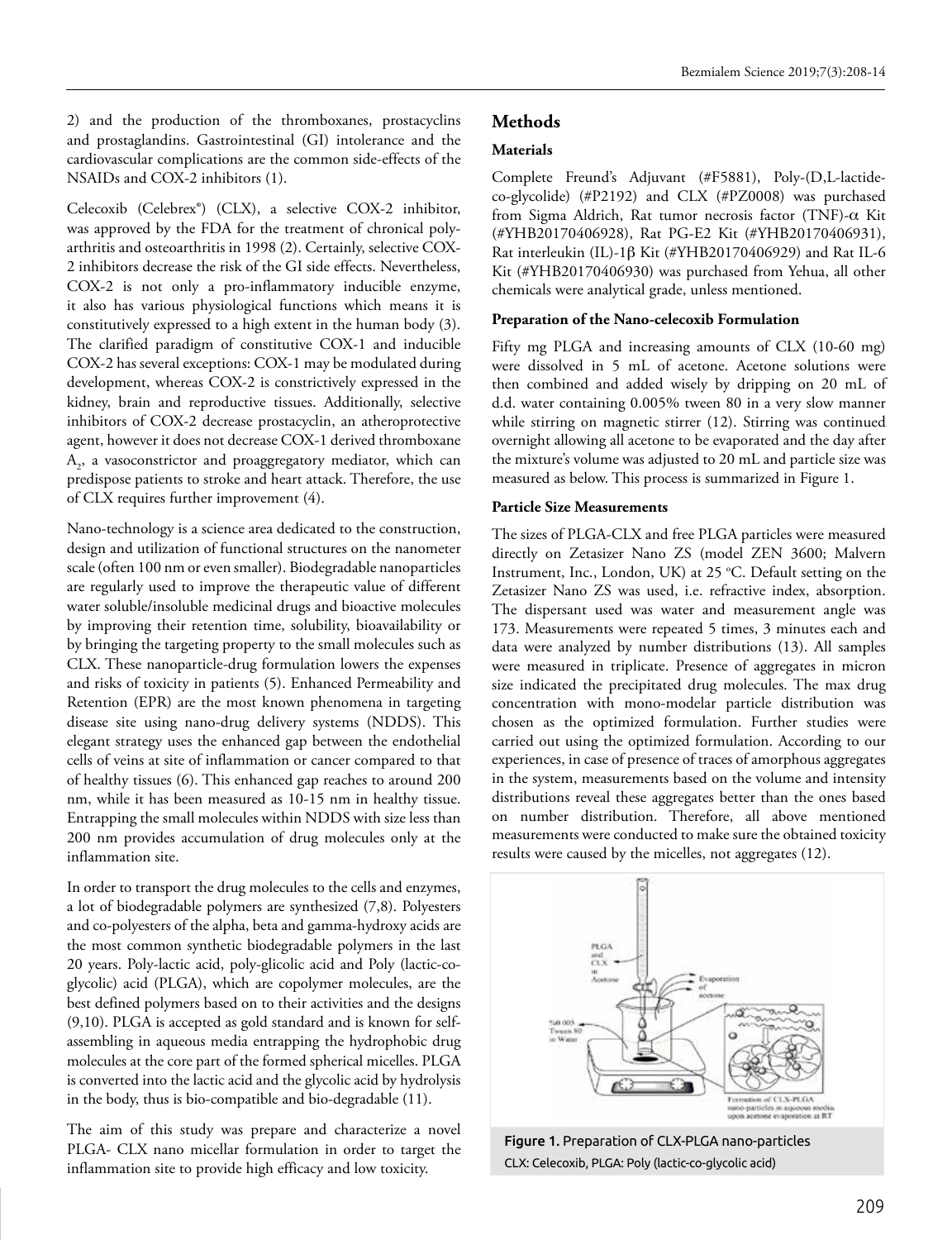## *In vivo* **Experiment Process**

The approval for animal experiments was obtained from Bezmialem Vakıf University Experimental Animal Ethics Committee, numbered 2016-241. Since this study was aimed to compare the toxicity of commercially available CLX formulation with the novel nano PLGA-CLX, the toxic dose of CLX was chosen to use in the animal study. It has been demonstrated that 5 and 7 mg/kg CLX is tolerable, thus 10 mg/kg of CLX was chosen to be evaluated at all samples.

Thirty two 5-week-old female Wistar rats (Bezmialem Vakıf University Experimental, Animal Research Center, Istanbul-Turkey) were separated randomly within 8 weight-matched groups consisted of 4 animals at each group and were given free access to a standard chow and water. All process followed were in complete agreement with The ARRIVE guidelines (14). 0.1 mL Complete Freund's Adjuvant (F5881) was injected to the right hint paw of the infected groups to induce RA model. At 0 point (before Freud's adjuvant injection), 30 min,  $3<sup>rd</sup>$  and  $6<sup>th</sup>$  hours after Freud's adjuvant injection, 0.5 mL blood was taken from all animals and their right hint paw size to which the adjuvant was injected was measured. First group was "Healthy Control Group" (HC) which received neither adjuvant nor medication. Second group, receivedthe adjuvant without medication [RA Control Group rheumatoit artritis control group (RAC)]. The third group received commercially available celebrex formulation orally, dissolved in water without getting infected by the adjuvant (HO) and fourth group received oral celebrex while treated with adjuvant rheumatoit artritis model (RAO). In the same manner, the fifth and sixth groups received CLX intravenously, to compare the efficacy of commercial product while receiving intravenously, and the sixth group was treated with the adjuvant (group 5: healthy rats treated with intravenous and group 6: rheumatoit artritis model treated with intravenous). The last two groups received nano PLGA-CLX formulation intravenously (group 7: home non-invasive ventilation and group 8: RANIV). Oral and intravenöz formulations were applied as max. 0.5 and 1 mL, respectively (the dose was equal to 10mg/kg of each animal).

## **Determination of Cytokines and Prostaglandins in Blood Circulation**

All the blood samples were transferred to empty tubes and were centrifuged in 4000 rpm for 10 minutes to obtain the serum samples. Obtained serum samples were kept at -80 °C till the test day. Cytokine and prostaglandin levels in blood were measured by sandwich enzyme-linked immunosorbent assay (ELISA), using IL-1 $\beta$ , IL-6, TNF- $\alpha$ , prostaglandin E2 (PGE2) ELISA kits. Colorimetric absorbance was measured at 450 nm on a Bio-Tek ELISA Synergy-H1 microplate reader.

## **Release Study**

Three mL CLX-PLGA with optimum drug and polymer ratio was transferred into dialysis membrane tubing SPECTRA/POR 3 Dialysis Membrane (Molecular weight cut-off 3,5 Lot No: 9200373) which then placed into 300 mL of dialysis medium (Phosphate-buffered saline buffer, pH 7.4) at 37  $°C$ , while the media was stirred in a slow manner (15). One mL samples were withdrawn from the dialysis media at 0.5, 1, 2, 3, 4, 6, 8, 10, 12, 20, 22 and 24 hours of the experiment and CLX concentration was measured using high performance liquid chromatography (HPLC).

## **Measuring CLX concentration using HPLC**

An analytical method for measuring CLX at HPLC was developed in order to measure the amount of drug incorporated with PLGA micelle, and to follow the release results. HPLC trials were conducted on a Shimadzu LC 20 liquid chromatograph equipped with a LC-20AT pump, SIL AT-HT auto-sampler part, and ultraviolet detector, which was set at 260 nm and CLX was passed through the colon with 1 mL/min speed with acetonewater (70:30) solution system from the C18 type colon with 4.6 cm inner diameter, 5µm particle size (Shimadzu; Kyoto, Japan), where the colon heat was stabilized to 25  $\degree$ C. The CLX retention time was 5 min under these conditions (16,17).

## **Drug Loading Capacity**

The concentration of CLX used in the preparation of the nanoformulation process was increased step wisely. Prepared CLX-PLGA formulation was incubated at room temperature for two hours after which samples with certain volumes were taken from the formulation and diluted with methanol 1/5 (V:V) to obtain free drug. Triple samples from supernatant were injected to the HPLC. Encapsulation Efficiency was measured using Equation  $(1:1)$   $(18)$ .

$$
EE\% = \frac{\text{Total drug incorporated with PLGA}}{\text{Initial quantity of drug}} \times 100
$$

## **Stability Studies**

Obtained optimized PLGA-CLX formulation was frozen at -80 <sup>o</sup>C overnight following by freeze drying at -80 °C and 0.03 mbar (lyophilizer, Labconco, Freezone 2.5 plus). The obtained fluffy material was incubated at either room temperature or at -20°C for 1 week, 2 and 6 months, after which all were re-hydrated with the amount of water equal to that of pre-drying. Re-hydrated formulations were studied for particle size and CLX content as a factor of stability, using above mentioned methods (15).

## **Statistical Analysis**

Regarding hint paw size and cytokine and prostaglandin measurements, each group at same time periods was compared separately and analyzed using Kruskal Wallis variance analysis. Different groups were determined using post hoc Dunn test. The p value <0.05 was considered as statistically significant. All statistical analyzes were done by using SPSS package program (ver.23) (19).

## **Results**

## **Particle Size of the CLX Loaded PLGA Micelles**

Particle sizing results of CLX-PLGA are listed in Table 1. As it is seen in Number, volume and intensity results, particle size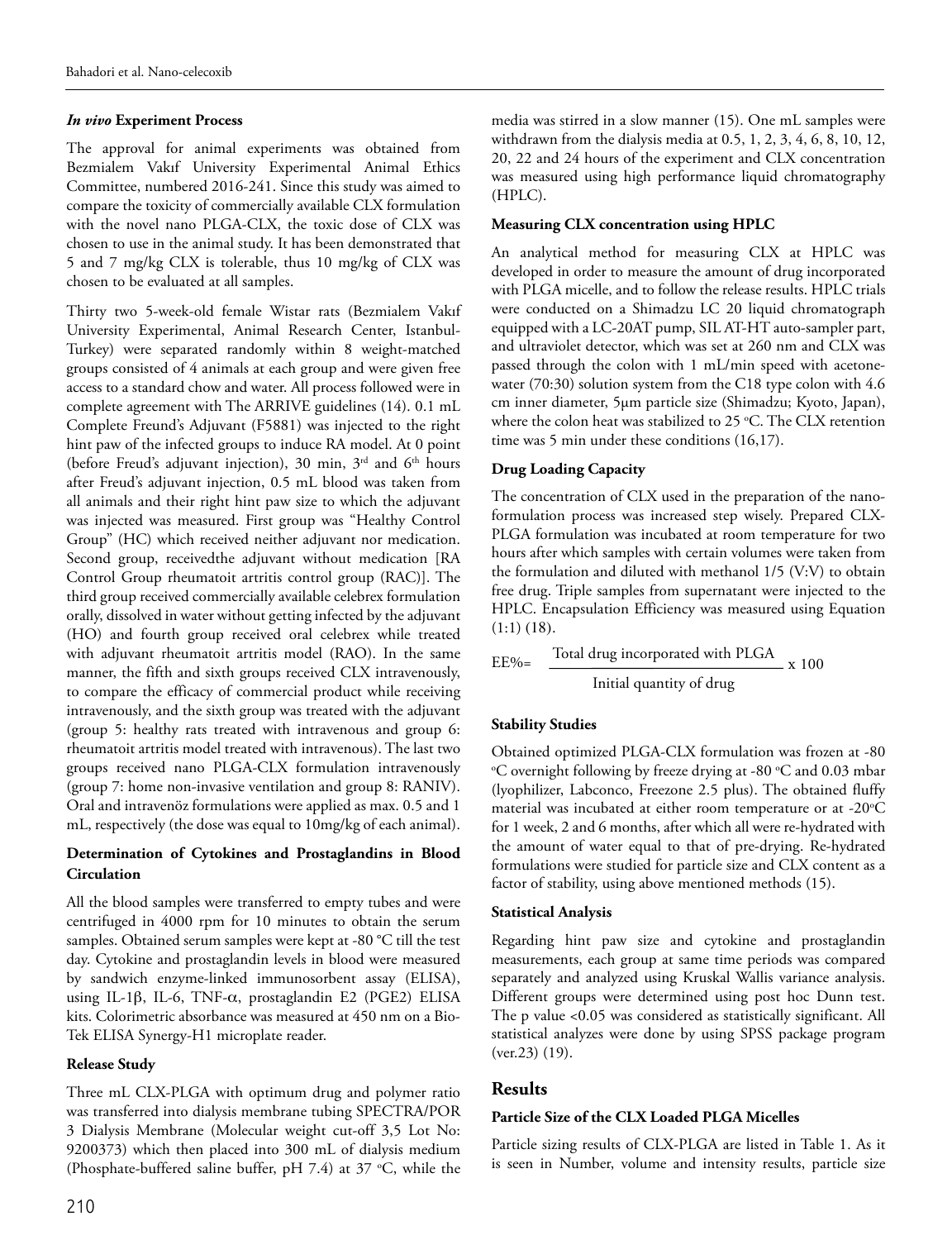is monomodelar up to 30 mg/mL CLX. Excess amounts of CLX uploading causes obtaining bimodelar particles. In case of application of nano-CLX-PLGA for studying efficacy of this drug, this ratio could be used as the optimized formulation. However, in this study, we tried to use the toxic dose which corresponded to 10 mg/kg animal (each rat is around 250 g). Thus, we used 50 mg CLX in 50 mg PLGA/20 mL which the ratio of aggregate was less than 10% in terms of volume and intensity distribution and the particle size distribution was exactly 100% in terms of number distribution. Figure 2 shows the particle characteristics of the optimized formulation in which the phenylene diisocyanide is 0.415 and the majority of particles are less than 200 nm. It is noteworthy that all particles were smaller than 200 nm, which was necessary for a particle to be used in EPR effect (6).

### **Hint Paw Size Measurement Results**

Figure 3 shows the increase in the hint paw size of the healthy and infected animals with adjuvant. The differences between the

paw size of the healthy groups (encoded with H as HC, HO etc.) and the RA (encoded by RA) groups increased significantly by time. However, this increase in difference was less significant in the RA group treated with nano-CLX-PLGA (p<0.01).

#### **Evaluation of Cytokines and Prostaglandins** *In-vivo*

Figure 4 shows the variations in ratios of some biological indicators of inflammation before and after administration of oral and intravenous Celebrex and intravenous application of nano-CLX-PLGA to both healthy animals and RA models.

As it could be seen above, average results of TNF- $\alpha$  at the  $6<sup>th</sup>$ hour showed meaningful decrease in RANIV group compared to that of RAO (p<0.05 or p<0.10), however, orally administered Celebrex was significantly more successful in decreasing the level of PGE2 within 3 hours (not till 6 hours). Nevertheless, intravenously administered celebrex was able to decrease the level of this prostaglandin in the long-term (6 hours). Similarly, RANIV group showed significantly decreased levels of PGE2 in the long-term (6 hours). No significant difference observed

| Table 1: Particle size distribution of CLX-PLGA nano micelles with increasing amount of CLX |                               |                               |                                  |       |  |
|---------------------------------------------------------------------------------------------|-------------------------------|-------------------------------|----------------------------------|-------|--|
| CLX Conc.(mg/mL)                                                                            | Distribution by Number-nm (%) | Distribution by Volume-nm (%) | Distribution by Intensity-nm (%) | PDI   |  |
| 10                                                                                          | 112 (100)                     | 153 (100)                     | 165 (100)                        | 0.186 |  |
| 20                                                                                          | 122 (100)                     | 158 (100)                     | 151 (100)                        | 0.475 |  |
| $30*$                                                                                       | 125 (100)                     | 156 (100)                     | 150 (100)                        | 0.457 |  |
| 40                                                                                          | 118 (100)                     | 158 (86)                      | 168(95)                          | 0.295 |  |
|                                                                                             |                               | 5305 (14)                     | 5146(5)                          |       |  |
| 45                                                                                          | 143 (100)                     | 185(81)                       | 189 (94)                         | 0.402 |  |
|                                                                                             |                               | 5403 (19)                     | 5290(6)                          |       |  |
| $50**$                                                                                      | 119 (100)                     | 157 (91)                      | 169 (97)                         | 0.415 |  |
|                                                                                             |                               | 5537 (9)                      | 5481(3)                          |       |  |
| 55                                                                                          | 123 (100)                     | 159 (92)                      | 167 (98)                         | 0.359 |  |
|                                                                                             |                               | 5527(8)                       | 5467 (2)                         |       |  |
| 60                                                                                          | 116 (100)                     | 166(67)                       | 177 (87)                         | 0.565 |  |
|                                                                                             |                               | 5322 (33)                     | 5172 (13)                        |       |  |

\*: Optimized formulation for the effective dose (6 mg/kg), \*\*: Optimized formulation for the toxic dose (10mg/kg) used in this study



Figure 2. Particle size distribution of the optimized formulation; 50mg CLX in 50mgPLGA/20mL CLX: Celecoxib, PLGA: Poly (lactic-co-glycolic acid)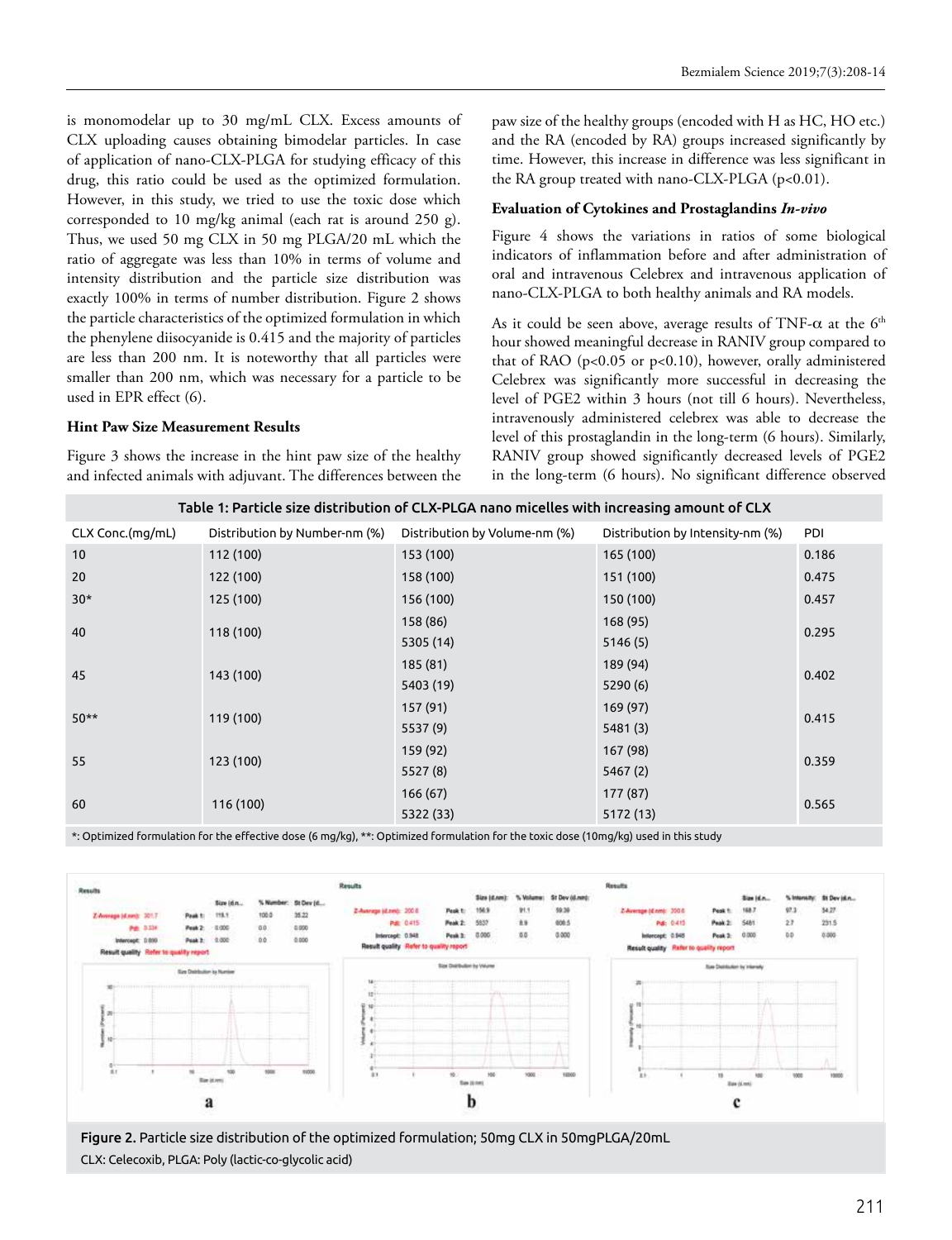

Figure 3. The size of the infected hint paw during the observations for 6 hours. The graphics are classified according the drug application groups: Up-left; Control, up-right: Orally administered Celebrex, bottom-left: intravenous CLX and bottom-right: intravenous nano-CLX-



Figure 4. The variations in the blood ratios of PGE2, IL 1, IL6 and TNF-α. HC: healthy control Group, RAC: rheumatoit artritis control group, HO: healthy rats treated with oral celebrex, RAO: rheumatoit artritis model, treated with oral celebrex, HIV: healthy rats treated with intravenous celebrex, RAIV: rheumatoit artritis model treated with intravenous celebrex, HNIV: healthy rats treated with intravenous Nano-CLX-PLGA, RAIV: rheumatoit artritis model treated with Nano-CLX-PLGA. A: significantly lower than RANIV, b: significantly lower than RAO.3 and lower tan RIV.6 (p<0.10), c: Significant decrease compared to HNIV.6, d: significant decrease compared to HO. 6, e: significant decrease compared to HO.6, d: significant decrease compared to HO.6, e: significant decrease compared to HNIV.6 and RAIV 6. (in each group p<0.05 or p<0.10)

between the group which orally received CLX and the control group in terms of the level of biological indicators. According to other results, differences between HC and RAC groups were similar to differences between HO and RAO groups. Except that, RAO group showed significant decrease compared to HO (p>0.05), in terms of IL-6 and PGE2.

## **Results of Release Study of CLX-PLGA**

The release profile of CLX from nano-PLGA micelles is shown in Figure 5. Almost 70% of the drug was released within 6 hours with an accelerated behavior which was expected from an antiinflammatory agent. After 6 hours, the release profile showed a very fast increase, probably due to disruption in the structure of the nano-micelle in the dialysis membrane.

### **Drug Loading Capacity**

As it could be seen in particle sizing results, the optimized formulation was determined as the 50 mg CLX uploaded to 50 g PLGA. Thus, this formulation was injected to HPLC to detect the amount of drug inside polymeric micelles and at the aqueous media. EE% was calculated as:

### **Stability Studies**

Figure 6 shows the results of stability studies made on CLX-PLGA at two different incubation conditions. While incubation at room temperature caused a short period of stability, incubation at -20 °C resulted in obtaining perfect stability, revealed with keeping almost all drug inside of the NDDS.



Figure 5. Celecoxib Loaded Nano-PLGA release Results



Figure 6. Stability study results of optimized CLX-PLGA formulation containing 50 mg CLX, rehydrated after lyophilization and incubation at RT or -20°C (RT: room temperature)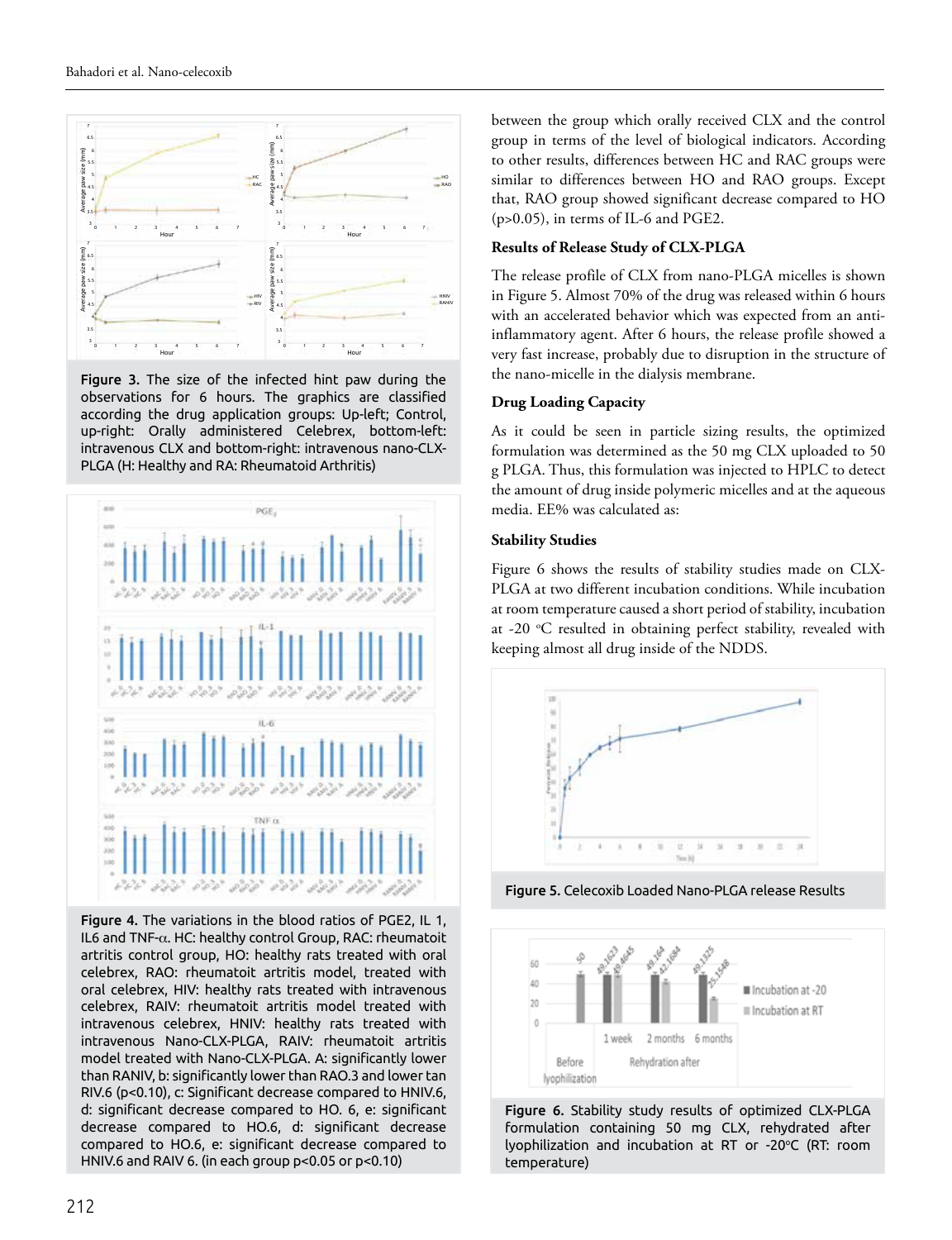## **Discussion**

Nonsteroidal antiinflammatory drugs (NSAIDs) were announced in the 1960s and became the most widespread prescribed class of drugs in the world, with over 100 million prescriptions issued per year in the United States alone (20). They were used especially for the treatment of the inflammation, mostly arthritis, and pain. NSAIDs inhibit the COX which decreases the inflammation and the pain through the prostaglandin inhibition. But, the COX enzyme is also existing in gastric mucosa where it stimulates the gastro-protective prostaglandins. The identification of two isoforms, COX-1 and COX-2, and recognition of direct relationship between COX-1 inhibition and gastrointestinal system side effects, resulted in development of selective COX-2 inhibitors that offered potential to maintain efficacy while decreasing the GI adverse effects (21). Consequently, administration of the NSAIDs unavoidably leads to a lack of prostaglandins which are essential for the physiological functions. Therapeutic and side effects of this class of anti-inflammatory drugs are strongly related to their biochemical mechanism of action (8). As a result, long term NSAID users suffer from a high incidence of GI irritation. The risk of death or hospitalization from a GI adverse event varies from 1.3% to 1.6% per year in patients with RA (22). These rare, however potentially serious GI side effects of NSAIDs have become a major healthcare problem (23).

There are several nanotechnological administrations. Among them, the treatment, diagnosis, monitoring and control of the biological systems have lately been referred as "nano-medicine" by the National Institute of Health (Bethesda, MD, USA). We can easily say that the "targeting" property of nanotechnologymanaged particles is the most attractive subject in this area.

The size of the 50 mg CLX incorporated with 50 mg PLGA/20 mL nano-formulation is under 200 nm and is very suitable for targeting site of inflammation and also for studying the toxic dose of CLX due to the high drug loading efficacy. The release properties of this nano-formulation is long enough to carry the drug molecule in NDDS and is accelerated enough to show the fast effect in urgent cases however according to the *in vivo* results, the commercially available oral formulation of Celebrex shows much faster results.

Previously, Harirforoosh et al. (24) have prepared nano-PLGA-CLX to assess its pharmacodynamics and pharmacokinetics in rats. However, no efficacy studies were done in this research. Their results were in great accordance with our results. Since the surfactant used in their formulation was different, the particle sizes were not comparable however, the increasing ratio of CLX in serum showed similarity to our release results. Interestingly, in the study of Harirforoosh et al. (24) there was no inflammation site and the NDDS releasedthe drug within the blood flow similar to that of conventional drug and in this condition no difference between PGE2 ratios were observed. This could be an evidence of the success obtained by our group in targeting the inflammation site and inhibiting PGE2 more significantly by nano-CLX-PLGA. Similarly, Amrite et. al (14) showed 40% reduction in PGE2 by

local administration of CLX-PLGA microparticles (diameter= 1140±15 nm), containing 14.93%±0.21% of CLX. In another study, CLX-PLGA was prepared to study its antitumor activity against brain tumor cells. In this study, the drug/ polymer ratio was completely in accordance with the results obtained by our group, where acetone was used as solvent, however the particle size was different due to the applied preparation method. Since this study was an *in vitro* study, the targeting property of CLX-PLGA was not revealed however, the release study which was similar to ours, showed very similar profile (25).

The biochemical experiments of the nano-CLX effect prove that CLX has elongated and sustained efficacy on inflammation while incorporated with micelles comparing to the conventional CLX; CLX. Comparing the paw size of the healthy and inflammated animal groups showed that CLX which was given by gavage and also administered intravenously showed almost the same efficacy. It was showed that PGE2 which is directly related to COX-2 enzyme inhibition was decreased longer with intravenous nano-CLX formulation than Celebrex.

In an overview, our results are cohesive and correlated with the hypothesis that the counted parameters are being decreased in blood and therefore increased in the tissues.

In general, differences occurred in the blood levels of IL-1 and IL-6 were not significant, probably due to their "pro" inflammation role. However, comparing IL-1 levels in the RAO and RANIV revealed that RAO group had a dramatic decrease within 3 hours. The results obtained from the IL-6 and IL-1 were correlated to each other.

## **Conclusion**

As a conclusion, according to the results obtained from this study, it is proved that the suggested nano-CLX-PLGA formulation is able to target the inflammated tissues in the systemic blood flow and have a better selective COX-2 inhibition activity. It is obvious that the results obtained from RAO, RAIV and RANIV groups are obtained from a single dosage administration and to achieve complete response, multiple doses are necessary.

#### **Ethics**

**Ethics Committee Approval:** The Bezmialem Vakıf Universty Experimental Animals Ethics Committee received confirmation from the experimental animals used. Numbered 2016-241.

#### **Informed Consent:** N/A.

Peer-review: Externally peer-reviewed.

#### **Authorship Contributions**

Concept: F.B., Design: F.B., A.K., Data Collection or Processing: Ş.E.K.T., Z.E., A.Ş.B., A.S.K., Analysis or Interpretation: F.B., A.K., H.A., H.N.K., Literature Search: F.B., Z.E., A.Ş.B., A.S.K., Writing: F.B.

**Conflict of Interest:** No conflict of interest was declared by the authors.